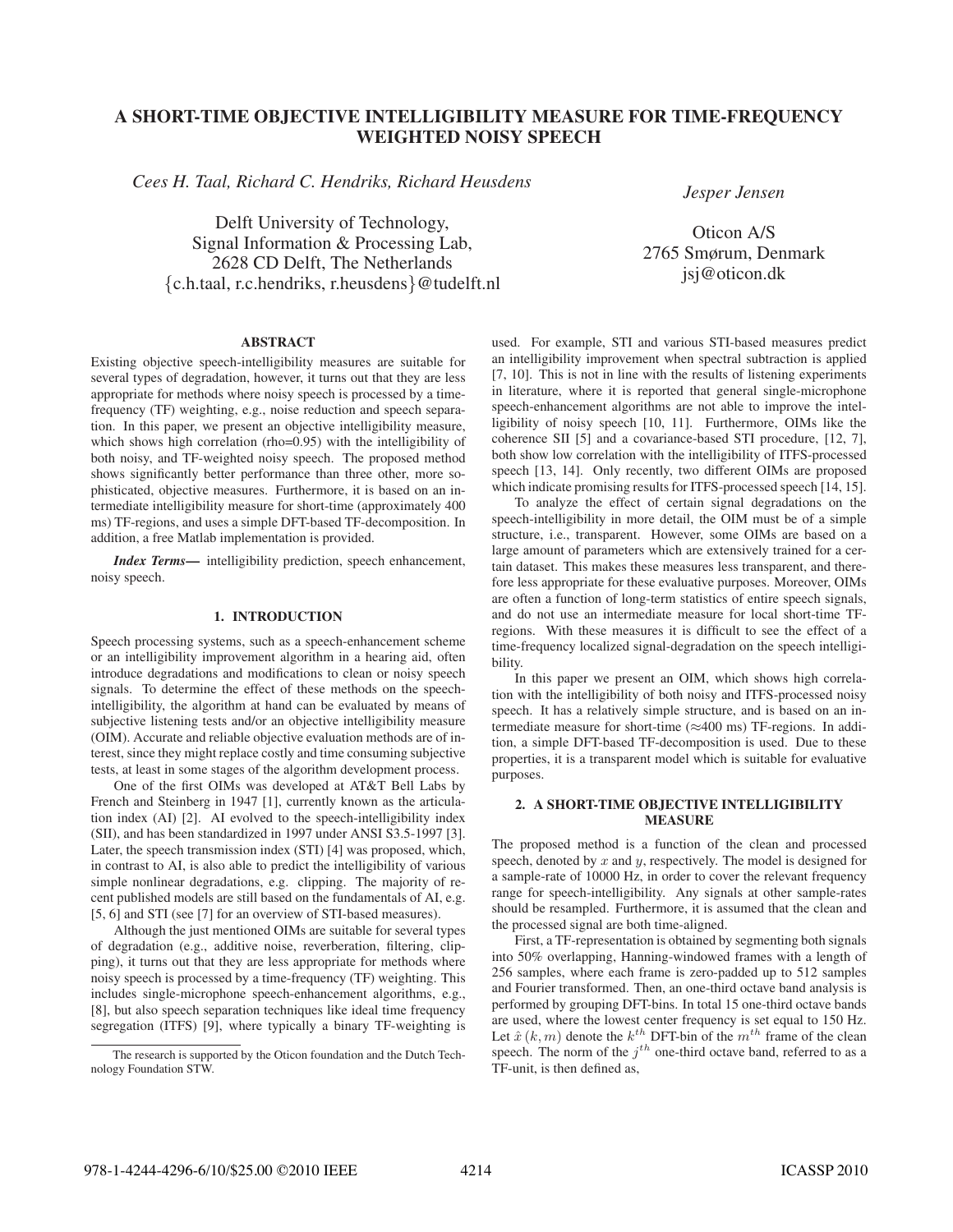$$
X_j(m) = \sqrt{\sum_{k=k_1(j)}^{k_2(j)-1} |\hat{x}(k,m)|^2},
$$
 (1)

where  $k_1$  and  $k_2$  denote the one-third octave band edges, which are rounded to the nearest DFT-bin. The TF-representation of the processed speech is obtained similarly, and will be denoted by  $Y_i(m)$ .

The intermediate intelligibility measure for one TFunit, say  $d_i(m)$ , depends on a region of N consecutive TF-units from both  $X_j(n)$  and  $Y_j(n)$ , where  $n \in \mathcal{M}$  and  $\mathcal{M} = \{(m-N+1), (m-N+2), ..., m-1, m\}$ . First, a local  $\mathcal{M}=\{(m-N+1), (m-N+2), ..., m-1, m\}.$ normalization procedure is applied, by scaling all the TF-units from  $Y_j(n)$  with a factor  $\alpha = (\sum_n X_j(n)^2 / \sum_n Y_j(n)^2)^{1/2}$ , such that its energy equals the clean speech energy, within that TF-region. Then,  $\alpha Y_i(n)$  is clipped in order to lower bound the signal-to-distortion ratio (SDR), which we define as,

$$
SDR_{j}(n) = 10 \log_{10} \left( \frac{X_{j}(n)^{2}}{(\alpha Y_{j}(n) - X_{j}(n))^{2}} \right). \tag{2}
$$

Hence,

$$
Y' = \max\left(\min\left(\alpha Y, X + 10^{-\beta/20} X\right), X - 10^{-\beta/20} X\right), \tag{3}
$$

where  $Y'$  represents the normalized and clipped TF-unit and  $\beta$  denotes the lower SDR bound. The frame and one-third octave band indices are omitted for notational convenience. The intermediate intelligibility measure is defined as an estimate of the linear correlation coefficient between the clean and modified processed TF-units,

$$
d_j(m) = \frac{\sum_{n} \left( X_j(n) - \frac{1}{N} \sum_{l} X_j(l) \right) \left( Y'_j(n) - \frac{1}{N} \sum_{l} Y'_j(l) \right)}{\sqrt{\sum_{n} \left( X_j(n) - \frac{1}{N} \sum_{l} X_j(l) \right)^2 \sum_{n} \left( Y'_j(n) - \frac{1}{N} \sum_{l} Y'_j(l) \right)^2}},\tag{4}
$$

where  $l \in \mathcal{M}$ . Finally, the eventual OIM is simply given by the average of the intermediate intelligibility measure over all bands and frames,

$$
d = \frac{1}{JM} \sum_{j,m} d_j(m), \qquad (5)
$$

where M represents the total number of frames and J the number of one-third octave bands.

In our experiments, we used different values of  $N \in [20, 30, 40, 40]$ 50, 60] and  $\beta \in [-\infty, -30, -20, -15, -10]$ <sup>1</sup>. Maximum correlation is obtained with  $\beta$ =-15 and  $N$ =30, which means that the intermediate measure depends on speech information from the last  $\approx$ 400 ms.

## 3. SUBJECTIVE DATA

The subjective data is obtained from a listening experiment conducted by Kjems *et al.* [16], where noisy speech signals are ITFSprocessed. ITFS is a technique which can improve the intelligibility of noisy speech significantly by applying a binary modulation pattern in a TF-representation. This binary modulation pattern has a value equal to one, when the SNR within a certain TF-component exceeds a user-defined local criterion (LC), and is commonly referred

to as the ideal binary mask (IBM). It is ideal in the sense that the noise is needed separately from the clean speech. A mathematical description for the IBM is given as follows,

$$
IBM(t, f) = \begin{cases} 1 & \text{if } T(t, f) - M(t, f) > LC \\ 0 & \text{otherwise} \end{cases}
$$
, (6)

where  $T(t, f)$  and  $M(t, f)$  denote the signal power in dBs, at time t and frequency  $f$ , for the target (clean speech) and the masker (noise only), respectively. An alternative way of calculating the IBM is also included in [16] which is only based on the clean speech. This so-called 'Target Binary Mask' (TBM) is obtained by comparing the clean speech power with the power of a signal with the long-term spectrum of the clean speech, within a TF-component. Therefore, the noise itself is not needed in order to determine the binary mask. For more details about the used TF-decomposition and reconstruction of the eventual speech signals, the reader is referred to [16].

The test signals are taken from the Dantale II corpus [17], where each excerpt consists of five words, all spoken by the same Danish female speaker. These sentences are degraded by four different types of additive noise: speech shaped noise (SSN), cafeteria noise, noise from a bottling factory hall and car interior noise at three different SNRs: 20% and 50% speech reception threshold (SRT) and an SNR of -60dB, which represents essentially pure noise. Eight different LC-values are chosen, including an unprocessed condition where only the noisy speech is presented, i.e.,  $LC = -\infty$ .

For the listening experiment, 15 normal-hearing native Danish speaking subjects participated, where the correctly recognized words are recorded by an operator without providing any form of feedback. Each subject listened to two five-word sentences for each condition. The average score for all users for one condition is then obtained by the average percentage of correct words. In total, this gives us (4∗IBM + 3∗TBM)∗(3∗SNR)∗(8∗LC)=168 conditions to be tested in the listening experiment. Only three TBM conditions are included since the TBM equals the IBM for the case that SSN is used, by definition.

#### 4. MODEL EVALUATION

In order to evaluate the model, we compare the proposed method with three other OIMs which will be described in the next section, followed by a description of the evaluation procedure.

### 4.1. Reference Objective Measures

The first model is a normalized covariance-based STI-procedure [12, 7] (CSTI), which determines the correlation coefficient between the band intensity envelopes of the processed and clean speech. This correlation coefficient is then translated to an SNR, such that it can be plugged into the original STI-procedure [4]. Compared to other STI-based measures, CSTI showed good results with several types of nonlinear signal degradations, e.g., clipping and spectral subtraction [7]. Implementation details can be found in [7].

The second model is a sophisticated perceptual model (DAU) developed by Dau *et al.* [18], which can be used as an artificial observer for accurately predicting masking thresholds for various maskers. Its final distance measure is calculated by means of a linear correlation coefficient between the internal spectro-temporal representations, of the clean and processed speech, on short, 50% overlapping segments, as was proposed in [14]. The final outcome is then based on the average of these intermediate correlation coefficients. The model shows high correlation with the intelligibility of ITFS-processed speech, e.g., [13].

<sup>&</sup>lt;sup>1</sup>The SDR-based clipping in Eq. (3) is general for all  $\beta$ . However, since  $\beta$  < 0 in our experiments, the second argument of the max-operator is always negative, and can therefore be discarded.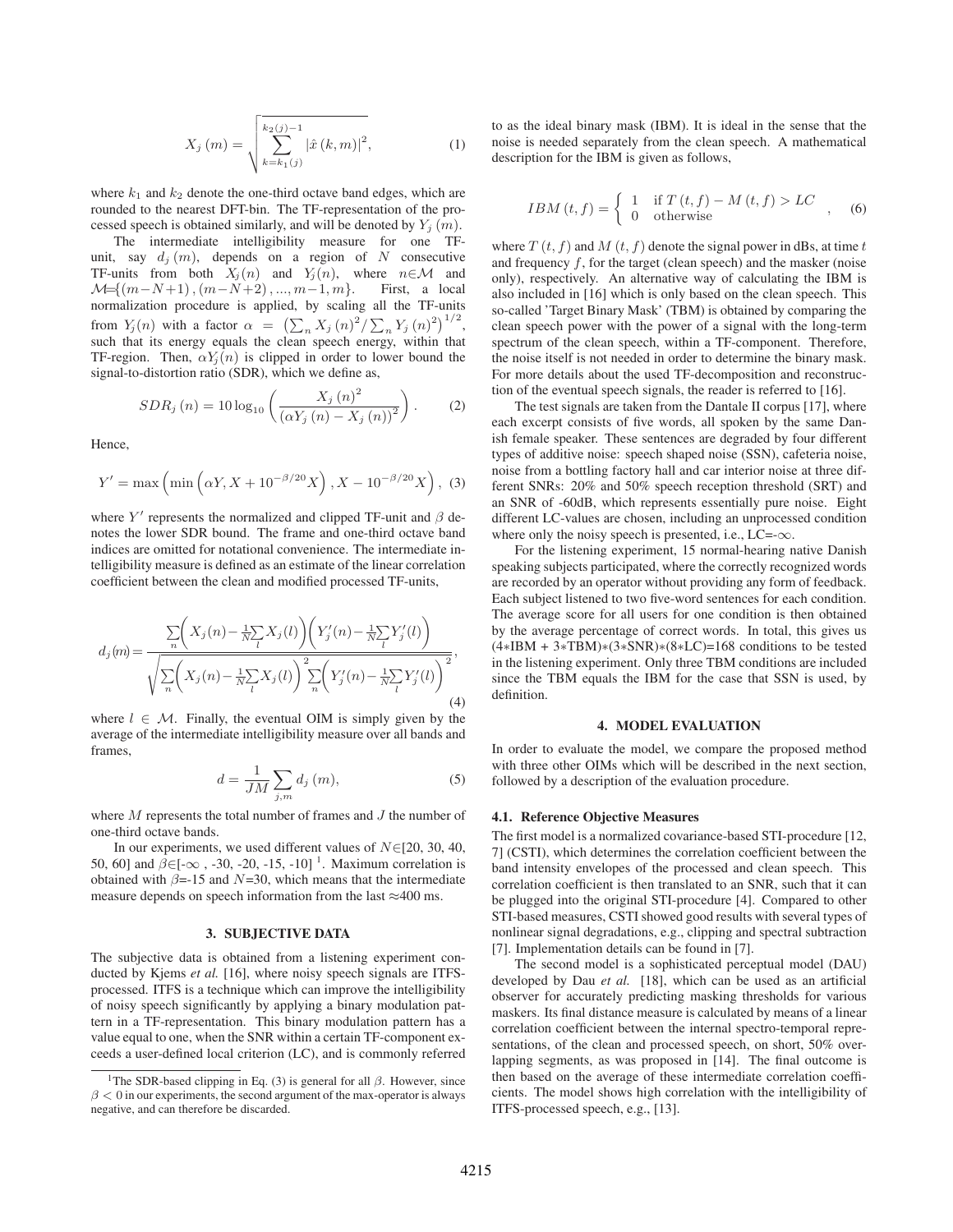The last model is a simple objective measure based on the normalized subband envelope correlation (NSEC) [15]. This model shows very good results with respect to the same IBM-conditions used in this paper [15]. First, a TF-decomposition is performed, after which the temporal envelope is frequency normalized, compressed, and followed by a DC-removal. The eventual outcome is then calculated by means of the correlation between all TF-points of the clean and processed speech.

#### 4.2. General Procedure

Out of all the 168 ITFS-processing conditions, 75 conditions have a subjective intelligibility score above 80%. In order to prevent clustering for these high scores, which may bias the objective intelligibility prediction results, 41 randomly picked conditions, with a score above 80%, are discarded. As a consequence, the scores of the remaining subset are approximately uniformly distributed between  $0\% - 100\%$ .

For each subset-condition, 30 five-word sentences are randomly chosen from the corpus and concatenated. The clean and processed signal are then segmented into 50% overlapping, Hanningwindowed frames with a length of 256 samples where the maximum energy frame of the clean speech is determined. Finally, both signals are reconstructed, excluding all the frames where the clean speech energy is lower than 40 dB with respect to the maximum clean speech energy frame. With this procedure, time-frames with no significant speech energy (mainly silence regions), and therefore no contribution to the intelligibility, will not be included.

To compare the results between the objective measures and the subjective intelligibility scores directly, a mapping is needed in order to account for a nonlinear relation between the objective and subjective values. For the proposed method, and the CSTI a logistic function is applied,

$$
f(d) = \frac{100}{1 + \exp(ad + b)},
$$
\n(7)

while for DAU and NSEC a better fit was observed with the following function,

$$
f(d) = \frac{100}{1 + (ad + b)^c},
$$
\n(8)

where a, b and c in (7) and (8) are free parameters, which are fitted<br>where a, b and c in (7) and (8) are free parameters, which are fitted to the subjective data with a nonlinear least squares procedure, and  $d$  denotes the objective outcome. Due to better results with the latter proposed mapping for NSEC, the original logistic mapping which was proposed in [15] is omitted.

The performance of all the objective measures is evaluated by means of the root of the mean squared prediction error (RMSE),

$$
\sigma = \sqrt{\frac{1}{S} \sum_{i} (s_i - f(d_i))^2},\tag{9}
$$

where  $s$  refers to the subjective score,  $S$  denotes the total number of conditions in the subset, and  $i$  runs over all subset-conditions. In addition, the correlation coefficient between the subjective and objective data is calculated,

$$
\rho = \frac{\sum_{i} (s_i - \mu_s) (f(d_i) - \mu_{f(d)})}{\sqrt{\sum_{i} (s_i - \mu_s)^2 \sum_{i} (f(d_i) - \mu_{f(d)})^2}},
$$
(10)

where  $\mu_{f(d)}$  and  $\mu_s$  denote the average values of the objective and subjective data, respectively.

| Model       | $\alpha$   |        | c      |
|-------------|------------|--------|--------|
| <b>PROP</b> | $-13.1903$ | 6.5192 |        |
| DAU         | $-2.8892$  | 2.1710 | 2.4187 |
| <b>NSEC</b> | $-3.1805$  | 2.8792 | 1.9055 |
| <b>CSTI</b> | $-5.5795$  | 1.6113 |        |

Table 1. *Used values for the free parameters of the nonlinear mappings, for each OIM.*

#### 5. RESULTS AND DISCUSSION

The results of the proposed method (PROP), together with the results of the three reference OIMs are shown in Fig. 1. Each plot shows the objective versus the subjective data, together with the nonlinear mapping. The unprocessed noisy speech conditions, i.e.  $LC = -\infty$ , are denoted by the crosses and the remaining ITFS-processed speech is represented by the dots. The two figures of merit are presented on top of each plot. Table 1 denotes the obtained values for the free parameters of the nonlinear mappings.

The proposed method shows the best results for both figures of merit, with  $\sigma = 10.2\%$  and  $\rho = 0.95$ . After the proposed method, both the complex DAU-model and NSEC indicate reasonable results, however, the plots clearly show that these models are only reliable for the conditions where the intelligibility score is relatively high. This behavior is not present with the proposed method, where the mapping shows a better fit with the data over the complete intelligibility range. The lowest performance, with respect to the two figures of merit, is observed with the CSTI, which makes it a less reliable intelligibility estimator for these ITFS-processed speech signals.

The crosses in the scatter-plots reveal that all three reference objective measures significantly underestimate the intelligibility scores for most unprocessed noisy speech conditions, compared to the ITFS-processed signals. Lower bounding the SDR per TF-unit to -15dB, with the proposed method, was found to be of critical importance in order to avoid this bias. This makes the proposed method both reliable for noisy and ITFS-processed speech. Note, that the normalization of the processed speech with  $\alpha$  in Eq. (3), before the clipping, must be applied, despite the fact that the correlation coefficient in Eq. (4) itself is independent on any linear scaling of the clean and processed signal. Omitting this stage might result in clipping all TF-units, due to large global energy differences between the clean and processed speech for certain ITFS-conditions (e.g., noisy mixtures at -60dB).

Despite the similarity between ITFS, and conventional speechenhancement algorithms, it is not guaranteed that the proposed OIM can predict the intelligibility of such algorithms. However, preliminary experiments indicate that the proposed method does not report a significant intelligibility change for a well-known speechenhancement scheme [8]. This observation is more in line with literature [11], than the results of conventional OIMs, which predict a significant intelligibility improvement [7, 10]. Currently, the model is evaluated more extensively with respect to these types of enhanced signals.

#### 6. CONCLUSIONS

A simple objective intelligibility measure (OIM) is presented, which shows high correlation ( $\rho$ =0.95) with the intelligibility of timefrequency (TF) weighted noisy speech. The method shows significantly better performance than three other, more sophisticated, reference OIMs. Furthermore, it turned out that the model is also re-